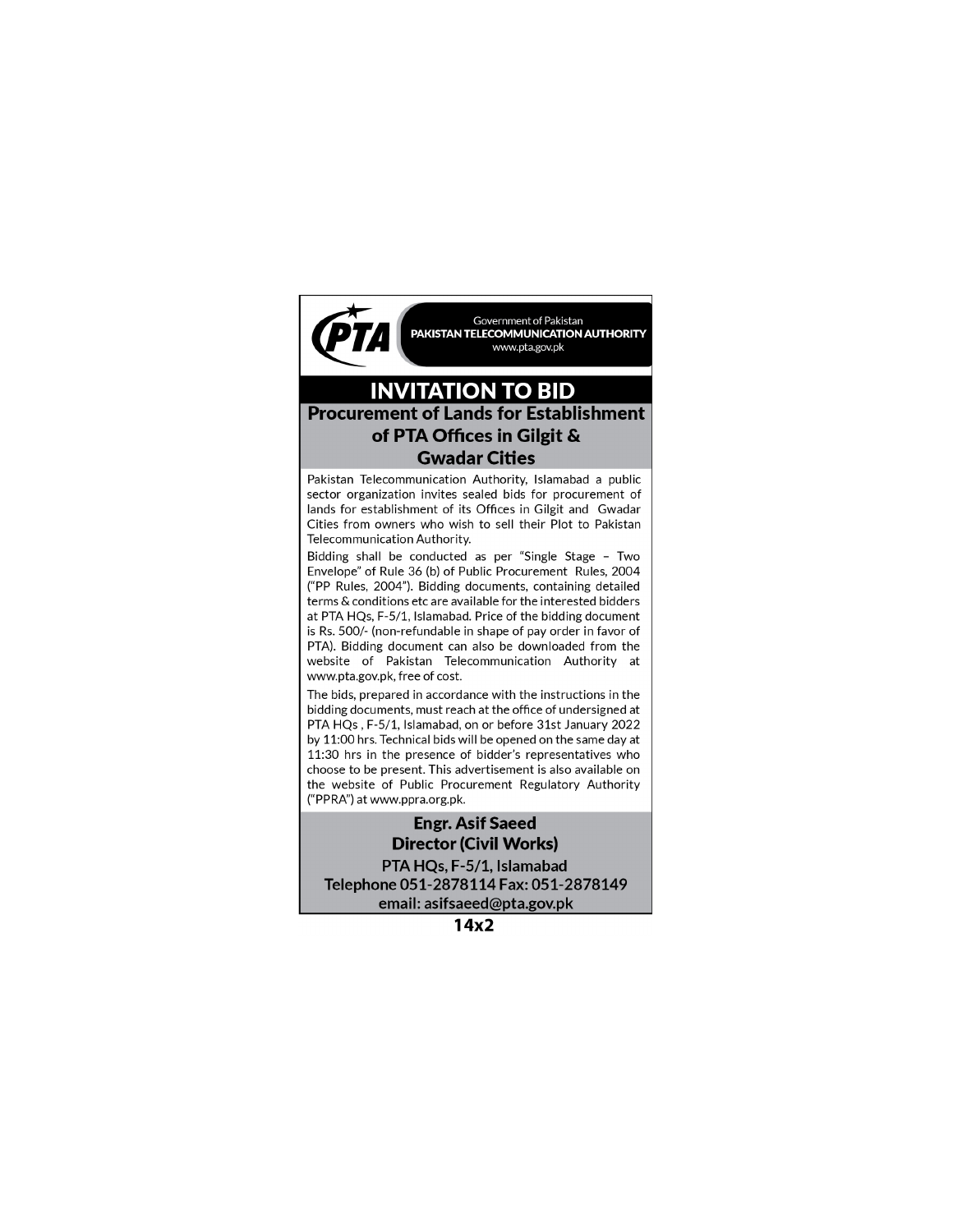

# **(BIDDING DOCUMENT)**

## **FOR**

# **Procurement of lands for establishment of PTA Offices in Gilgit and Gwadar Cities**

Government of Pakistan **Pakistan Telecommunication Authority (PTA)**  Headquarters, F-5/1, Islamabad. Phone No. 051-2878114, 9225352 Fax : 051-2878149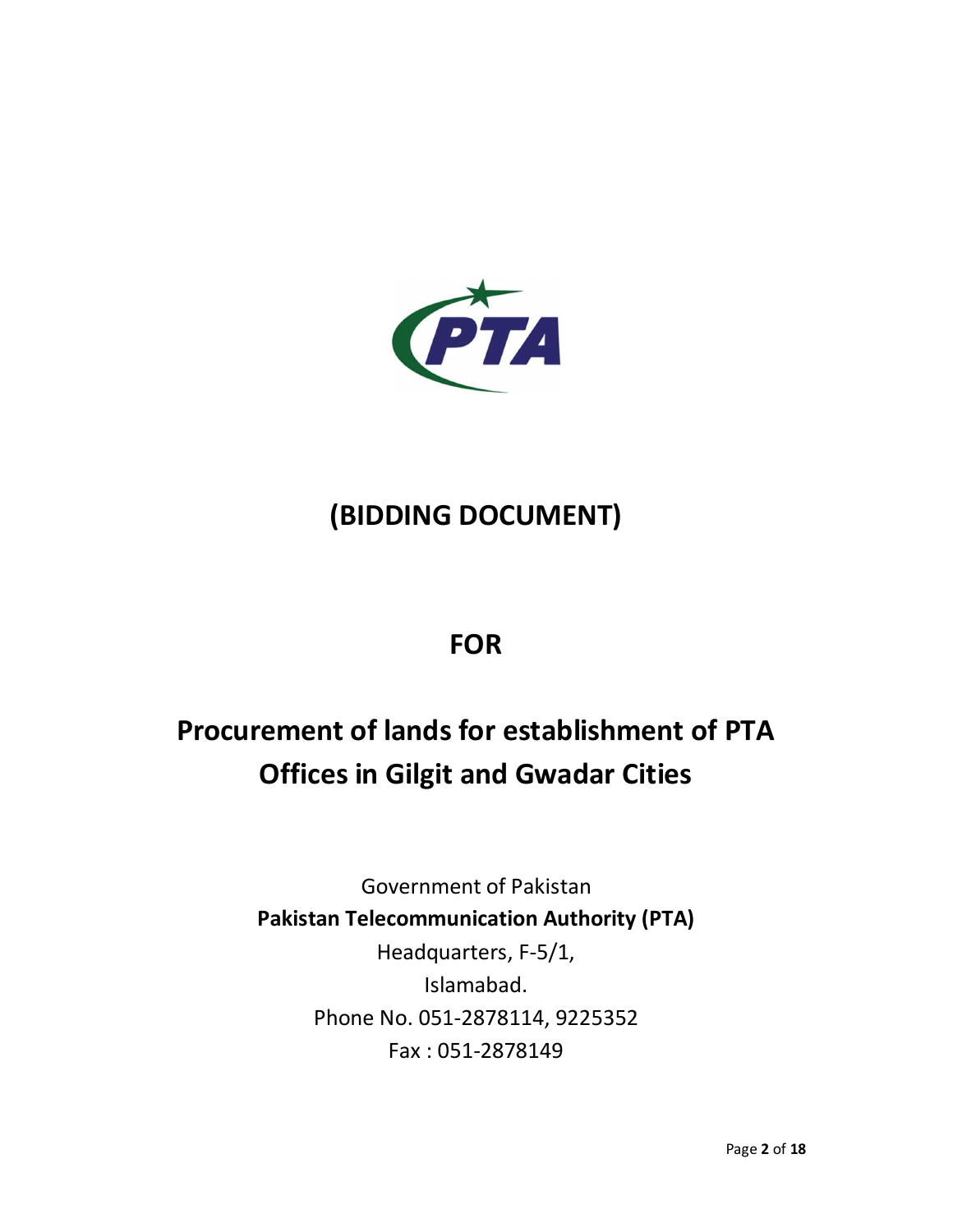## **INVITATION TO THE BIDDERS**

## **1. GENERAL**

#### **1.1 Introduction**

1.1.1 **Pakistan Telecommunication Authority** hereafter referred to as **"PTA"** desires to seek bids from owners to sell their lands located in the municipal limits of the following required cities . The requirement of land is as under:

| Sr.<br><b>No</b> | City   | <b>Property Type</b> | <b>Potential Areas</b>                                                     | <b>Size</b>                             |
|------------------|--------|----------------------|----------------------------------------------------------------------------|-----------------------------------------|
|                  | Gilgit | Plot                 | Quaid e Azam Road<br>Bab-e-Gilgit, Gilgit to<br>Khumar Chowk<br>River Road | Min: 2- Kanal (9000<br>sq.ft) land area |
| li               | Gwadar | Plot                 | Airport Road<br>Marine Drive Road<br>Singhar Town<br>New Town              | Min: 2- Kanal (9000<br>sq.ft) land area |

- 1.1.2 Bidding shall be conducted under Rule 36 (b) of PPRA Rules 2004 "Single stage – two envelopes procedure" The bid shall comprise a single package containing two separate envelopes. Each envelope shall contain separately the financial proposal and the technical proposal. The envelopes shall be marked as "FINANCIAL PROPOSAL" and "TECHNICAL PROPOSAL" in bold and legible letters to avoid confusion.
- 1.2 Initially, only the envelope marked **"TECHNICAL PROPOSAL"** shall be opened;
- 1.3 The envelope marked as **"FINANCIAL PROPOSAL"** shall be retained in the custody of the PTA HQs without being opened;
- 1.4 PTA shall evaluate the **Technical Proposal** first (without reference to the price and reject any proposal which does not meet the specified requirements defined in this Bid document);
- 1.5 During the technical evaluation no amendments in the technical proposal shall be permitted;
- 1.6 The **Financial Proposals** of technically qualified bids shall be opened publicly at a time, date in presence of ------------------------------- and representative of the technically qualified Bidder(s).
- 1.7 After the evaluation and approval of the technical proposals, PTA shall, at a time within the bid validity period, publically open financial proposals of the technically accepted bids only.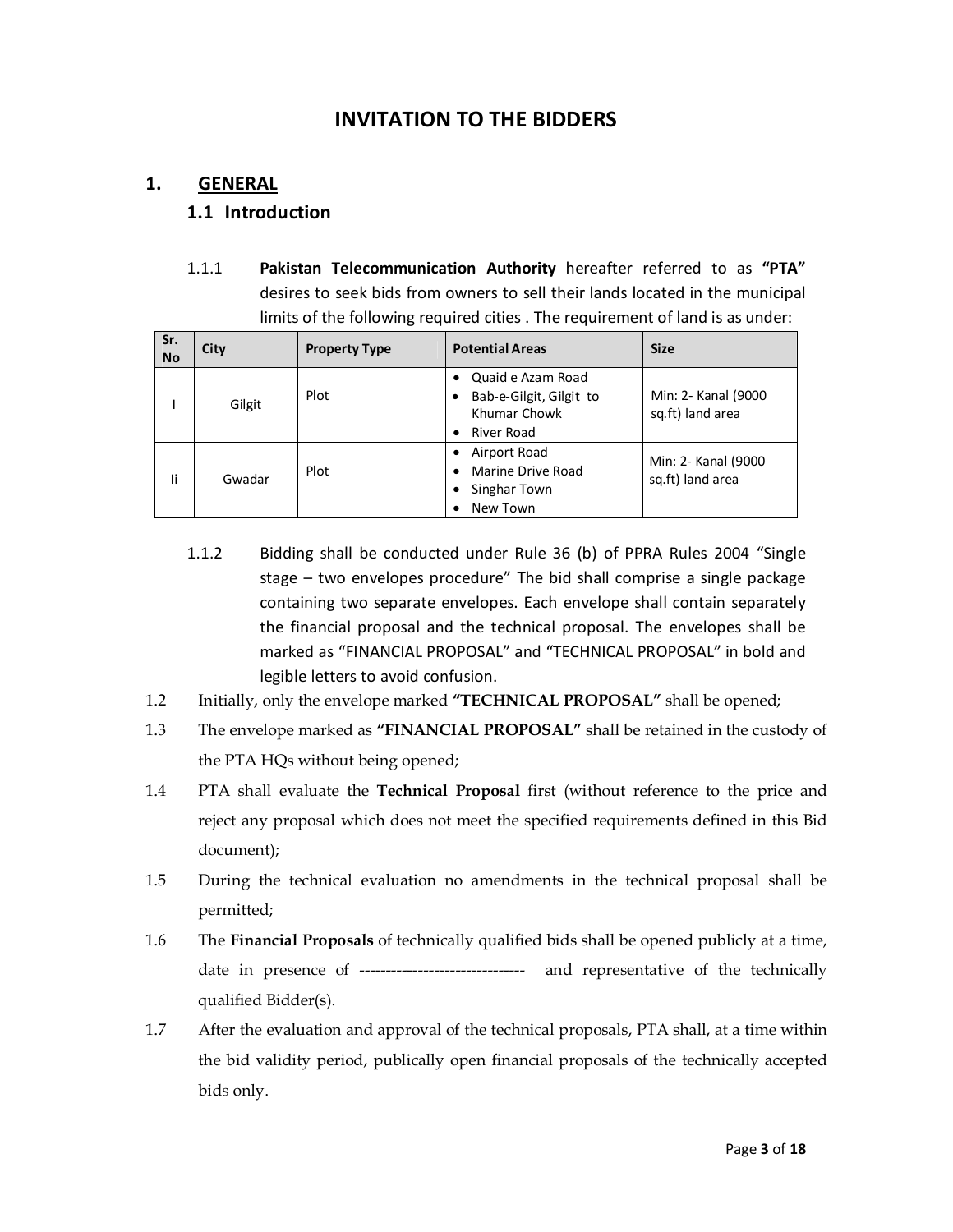- 1.8 The financial proposal of bids found technically non-responsive shall be returned unopened to the respective bidders;
	- 1.8.1 The most advantageous bid shall be accepted for award of Contract/execution of Sale Deed attached at Annexure- B.

## **INSTRUCTIONS TO THE BIDDERS**

## **1.9 Scope of Work**

- 1.9.1 Procurement of Land will be made as per evaluation criteria mentioned in **Clause 14** of this document and fulfilling the required specifications as detailed at **Annex-A**.
- 1.9.2 Bidders shall submit their bids with proper Indexing Table / Page Numbers and attach all the mandatory / required documents in Annex or Tagging format.
- 1.9.3 Bidders can apply for sale of their lands/ plots in any or both mentioned cities. However, the bidders shall submit separate bid(s) for each city. Bids for each city shall be evaluated independently.
- 1.9.4 The bidder shall clearly mention the name of the city on Envelope.

## **1.10Source of Funds**

1.10.1 The Pakistan Telecommunication Authority shall make payment from its own resources.

### **2. ELIGIBLE BIDDERS**

The bids, which meet the minimum requisite criteria (**Annex-A**), would be declared eligible for further evaluation as per Evaluation Criteria as specified in **Clause 14** of this document. Requisite supporting documents must be submitted with technical bid. Bidders must provide the required documents:

### **3. COST OF BIDDING**

The owner shall bear all costs associated with the preparation and submission of its documents, while Pakistan Telecommunication Authority, in no case shall be responsible or liable for those costs, regardless of the conduct or outcome of the tendering process.

## **4. CLARIFICATIONS OF BIDDINGING DOCUMENTS**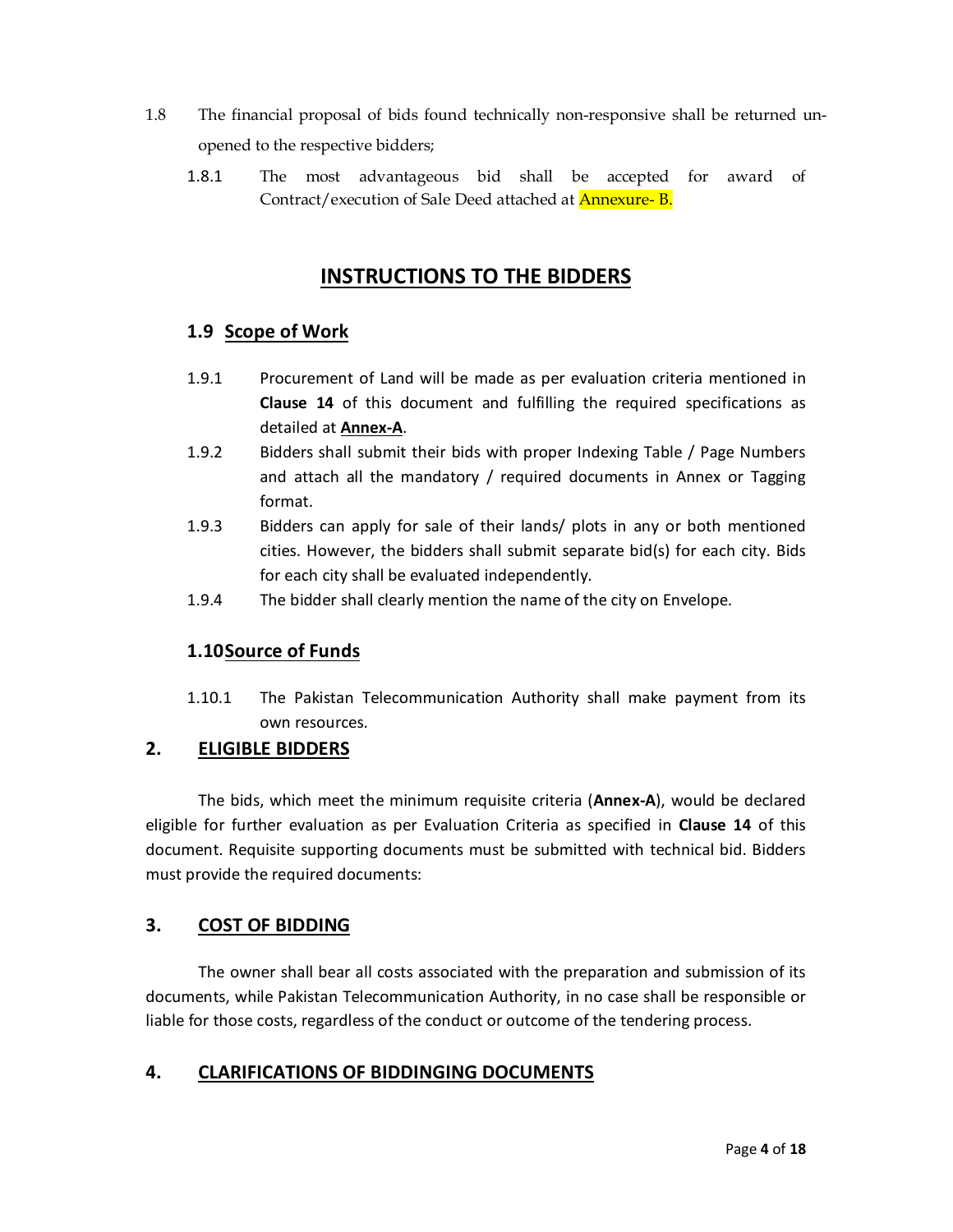If owner/bidder requires any clarification(s) may notify to PTA or an Officer authorized (Engr. Asif Saeed, Director (Civil Works), PTA HQs, F-5/1, Islamabad . email: asifsaeed@pta.gov.pk) on its behalf in writing. The PTA or concerned Officer authorized on its behalf will respond to any request for clarification, which is received well before (approximate **05 working days** or more) to the deadline set for the submission of bids. Copies of PTA response will be forwarded to the owner (if not already clarified in the Bidding document or deemed necessary for the owner).

## **5. AMENDMENT OF BIDDING DOCUMENT**

- 5.1 At any time prior to the deadline for submission of bids, the PTA may, for any reason, whether at its own initiative or in response to a clarification requested by the owner, modify the Bidding document by issuing addendum.
- 5.2 Any addendum thus issued shall form eternal part of the Bidding document. To afford owner's a reasonable time frame in which to take an addendum into account in preparing their bids, the PTA may at its discretion extend the deadline for submission of bids.

## **6. LANGUAGE OF DOCUMENTS**

- 6.1 Bid Documents and related correspondence will always be in the English language.
- 6.2 The bid should have a covering letter. All pages of the bid shall be initiated / signed.

### **7. PRICE**

- 7.1 Price / bid offer should be quoted in Pak Rupees (PKR).
- 7.2 The price / bid offer quoted should be firm, final and clearly written / typed without any ambiguity.
- 7.3 The bid price should include all the government taxes, as per prevailing taxation rates of provincial / federal governments etc.
- 7.4 The bidder shall deem to have obtained all related information as to the requirements thereto which may affect the bid offer / price if required.

### **8. BID SECURITY**

- 8.1 The bidder shall furnish a bid security of Rs. 10,000/- in the form of a Bank / Demand Draft, Pay Order in favour of the Pakistan Telecommunication Authority, HQ, Islamabad along with technical bid.
- 8.2 Technical bid not accompanied by an acceptable bid security shall stand liable to be rejected by the PTA as non-responsive.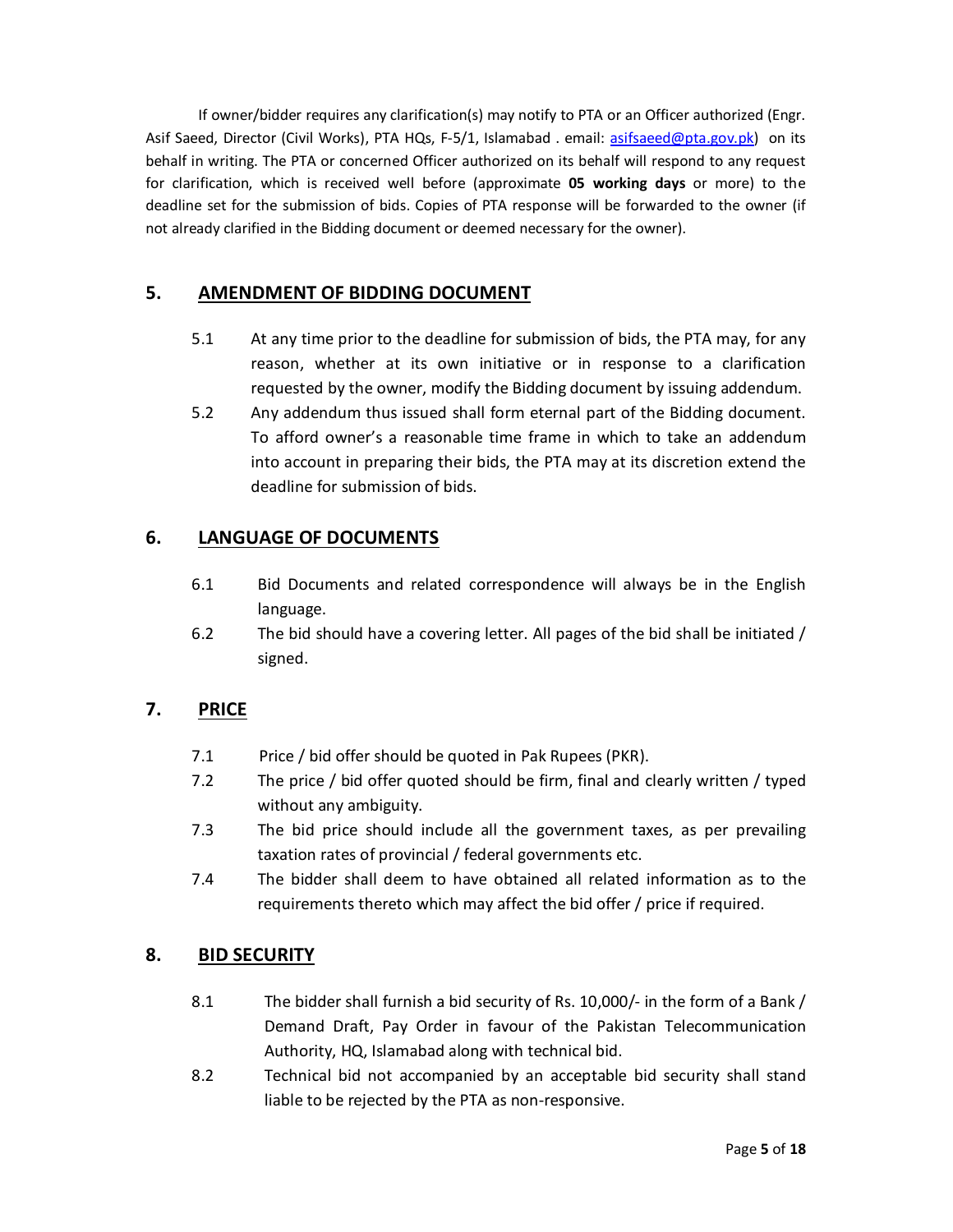- 8.3 The bid securities of the unsuccessful bidders will be returned upon award of contract to the successful bidder or on expiry of validity of bid security whichever is earlier
- **8.4 The bid security / earnest money may be forfeited / confiscated:** 
	- i. If a bidder withdraws his bid during the period of bid validity.
	- ii.If the bidder fails to fulfill the mandatory requirements upon which he has given certificates / affidavits etc.

## **9. VALIDITY OF BIDS**

 All bids shall remain valid for (03 x months) from the date of opening of technical bids.

### **10. CLARIFICATIONS / CORRECTIONS OF BID**

- 10.1 To assist in the examination, evaluation and comparison of the bids the committee at its discretion may ask the bidder for a clarification of its bid. The request for clarification and the response shall be in writing and no change in the price or substance of the bid shall be sought offered or permitted.
- 10.2 Arithmetical errors will be rectified on the following basis:
- 10.2.1 If there is a discrepancy between the words and figures, the amount in words shall prevail. If there is a mistake in addition / totaling that can be corrected.
- 10.2.2 If the bidder does not accept the corrected amount of bid, his bid will be rejected and his bid security will be forfeited.

### **11. DEADLINE FOR SUBMISSION OF BID DOCUMENTS**

- 11.1 The bids shall be delivered in person or sent by Registered mail / Courier service, which should reach Pakistan Telecommunication Authority Headquarters, F-5/1, Islamabad, on or before 11:00 am on the \_\_\_\_\_\_\_\_\_\_\_\_\_\_\_, 2021 or as specified in the advertisement / web sites of PPRA / PTA.
- 11.2 Bids should be submitted in sealed envelopes containing necessary information regarding Bidding notice and warning message "DO NOT OPEN BEFORE 1130 hours the  $(date)''$ .
- 11.3 Opened, e-mailed or faxed bids will not be accepted.
- 11.4 Any bid received by the PTA after the date and time of bid opening will be returned as unopened to sender / bidder.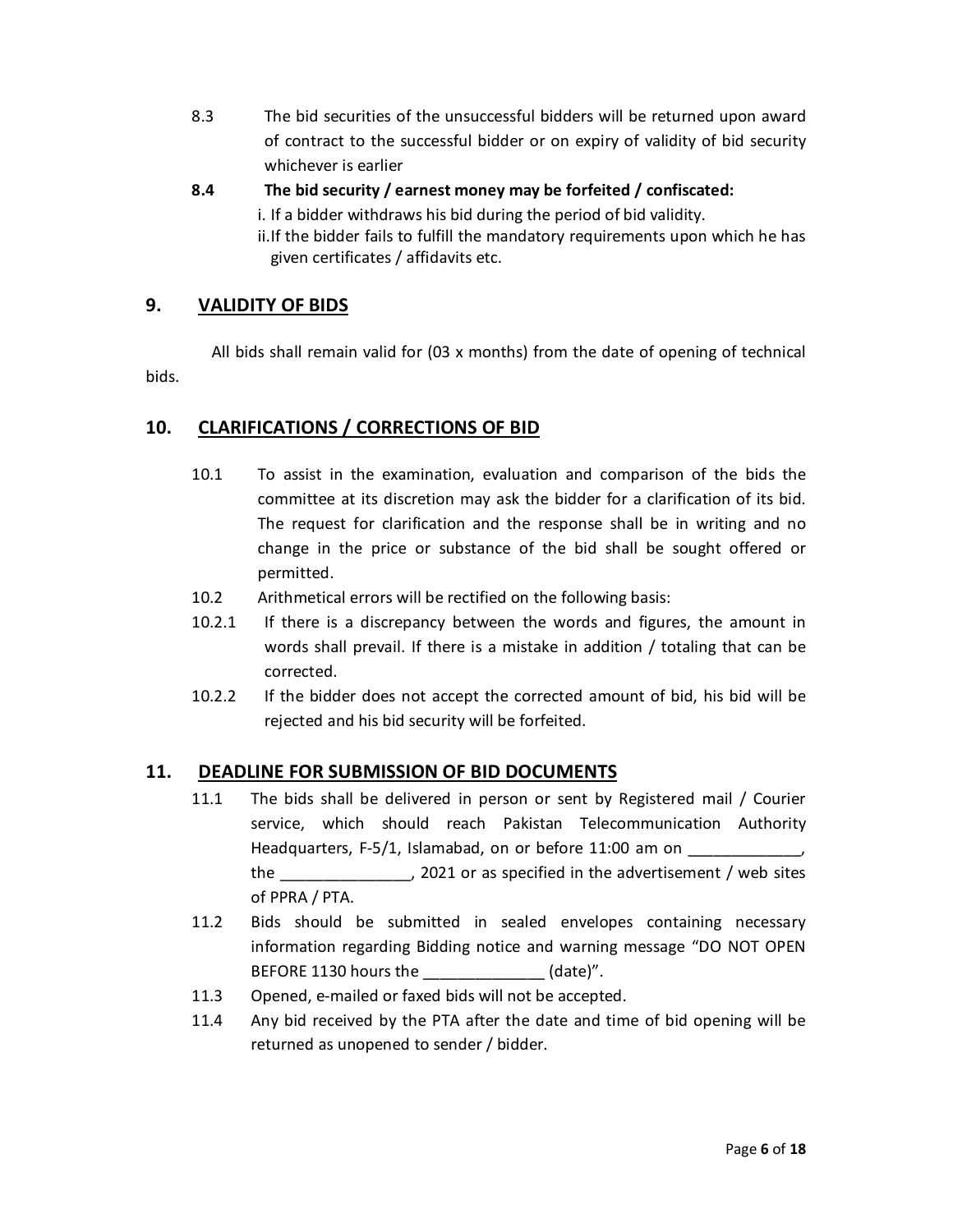### **12. OPENING OF BID**

- 12.1 PTA's relevant committee will open all bids at 1130 hrs, on \_\_\_\_\_\_\_\_(day), the \_\_\_\_\_\_\_\_\_\_\_\_ (Date) in the presence of bidder/ owner or their representatives who may choose to be present at PTA HQs.
- 12.2 The relevant committee will respond to any query raised by the bidders, on the spot.
- 12.3 PTA reserves the right to reject any one or all bids / proposals as per PP Rules 2004.

#### **13. EVALUATION OF BIDS**

- 13.1 Bids meeting the mandatory requirement will be declared responsive. A bid determined as non-responsive will be rejected and will not subsequently be made responsive by the bidder by correction of the non-conformity.
- 13.2 The relevant Technical Evaluation Committee will evaluate and compare only the bids previously determined to be responsive. The bids will be evaluated as a whole.
- 13.3 The bids will be evaluated technically as per the technical evaluation criteria mentioned at clause 14.
- 13.6 Financial bids of those bidders shall be opened who have at least secured 70% passing marks in technical criteria given at Sr. 14.1.
- 13.7 PTA Authority reserve the right for the selection of most advantageous bid for land which has met the mandatory requirements and secured minimum 70% marks in technical evaluation, found substantially responsive to the terms and conditions as set out in these bidding documents and evaluated as the highest ranked bid on the basis of cost and quality thereof, as specified in these bidding documents..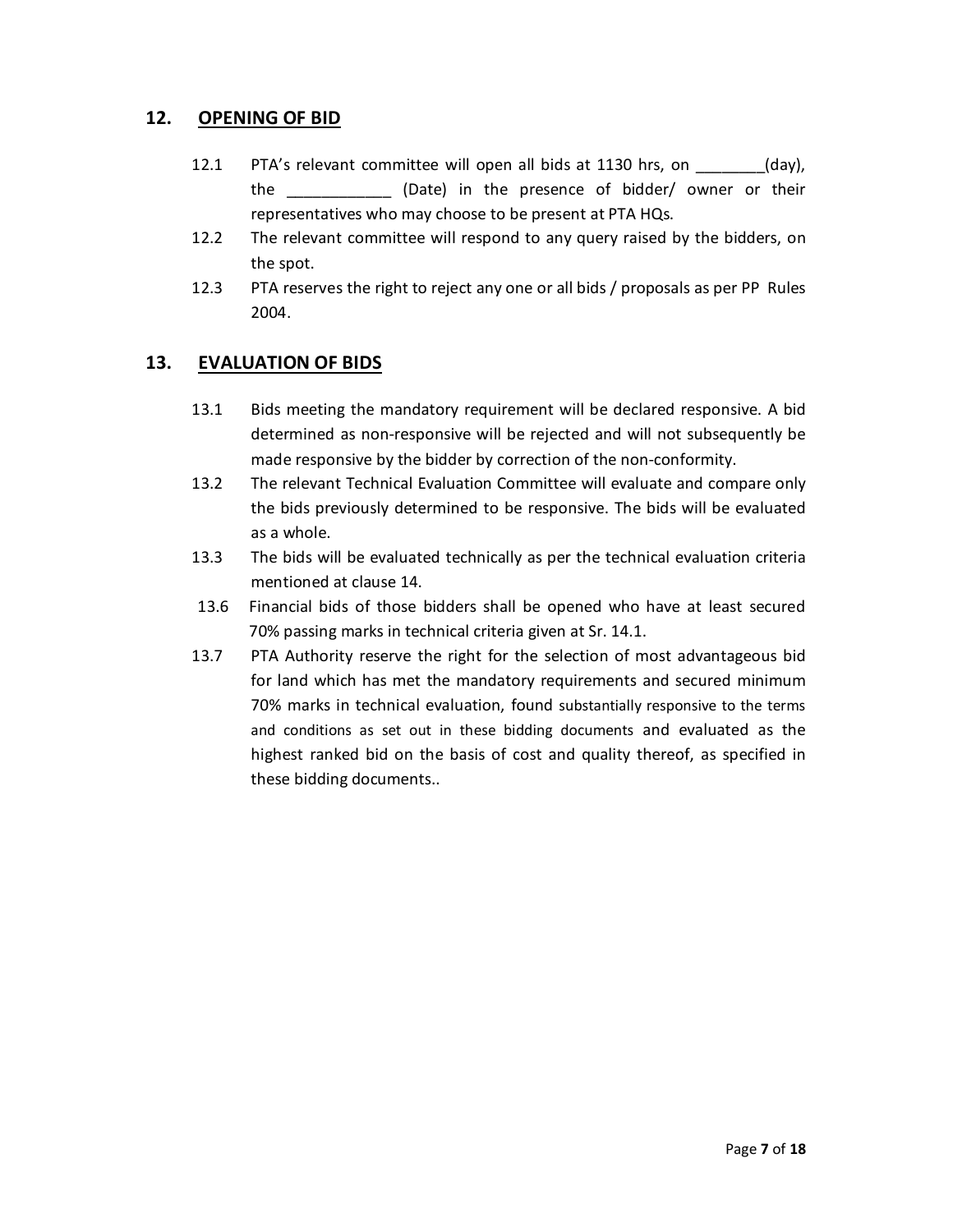## **14. TECHNICAL AND FINANCIAL EVALUATION CRITERIA**

#### 14.1 **Technical Evaluation Criteria:**

Only those bids shall be evaluated as per following criteria who have fulfilled the mandatory requirements mentioned at **Annex-A : -** 

| S.<br>No | <b>Attributes</b>                                               | <b>Points Earned</b>                                                                             | <b>Max</b><br><b>Score</b> |  |  |
|----------|-----------------------------------------------------------------|--------------------------------------------------------------------------------------------------|----------------------------|--|--|
| (1)      | Land Area                                                       | a. Above 13500 sq ft. (20 Marks)                                                                 | 20                         |  |  |
|          |                                                                 | b. From 12001 to 13500 sq ft. (18 Marks)                                                         |                            |  |  |
|          |                                                                 | c. From 10001 to 12000 sq ft. (14 Marks)                                                         |                            |  |  |
|          |                                                                 | d. 9001 to 10000 sq.ft (10 Marks)                                                                |                            |  |  |
| (2)      | Location                                                        | a. Located on main (100 feet or more) road 15 Marks                                              | 15                         |  |  |
|          |                                                                 | b. Located on secondary ( $> 60$ Feet and $< 100$ feet) road 10<br>Marks                         |                            |  |  |
|          | c. Located on secondary ( $>$ 40 feet and <60 ) road<br>5 Marks |                                                                                                  |                            |  |  |
|          |                                                                 | d. Located on < 40 feet single road (1 Marks)                                                    |                            |  |  |
| (3)      | Corner Plot                                                     | a. Yes<br>(15 Marks)                                                                             | 15                         |  |  |
|          |                                                                 | b. No (Normal Category Plot)<br>(0 Marks)                                                        |                            |  |  |
| (4)      | Commercial                                                      | a. Located in commercial area (10 Marks)                                                         | 10                         |  |  |
|          | Area                                                            | b. No. (05 Marks)                                                                                |                            |  |  |
| (5)      | Government                                                      | a. Presence of Government buildings in vicinity (10Marks)                                        | 10                         |  |  |
|          | <b>Buildings in</b><br>surrounding<br>area                      | b. No (5 Marks)                                                                                  |                            |  |  |
| (6)      | Level of Plot                                                   | a. Levelled Plot (10 Marks)                                                                      | 10                         |  |  |
|          |                                                                 | b. Not levelled or filling required (0 Marks)                                                    |                            |  |  |
| (7)      | Infrastructur<br>e In                                           | a. Presence of built roads, water supply, electricity,<br>sewerage system etc in area (10 Marks) | 10                         |  |  |
|          | neighborho<br>od                                                | b. No (0 Marks)                                                                                  |                            |  |  |
| (8)      | Physical                                                        | Physical inspection of the plot by PTA's Team.                                                   | 10                         |  |  |
|          | Inspection                                                      |                                                                                                  |                            |  |  |
|          |                                                                 | <b>TOTAL MARKS</b>                                                                               | 100                        |  |  |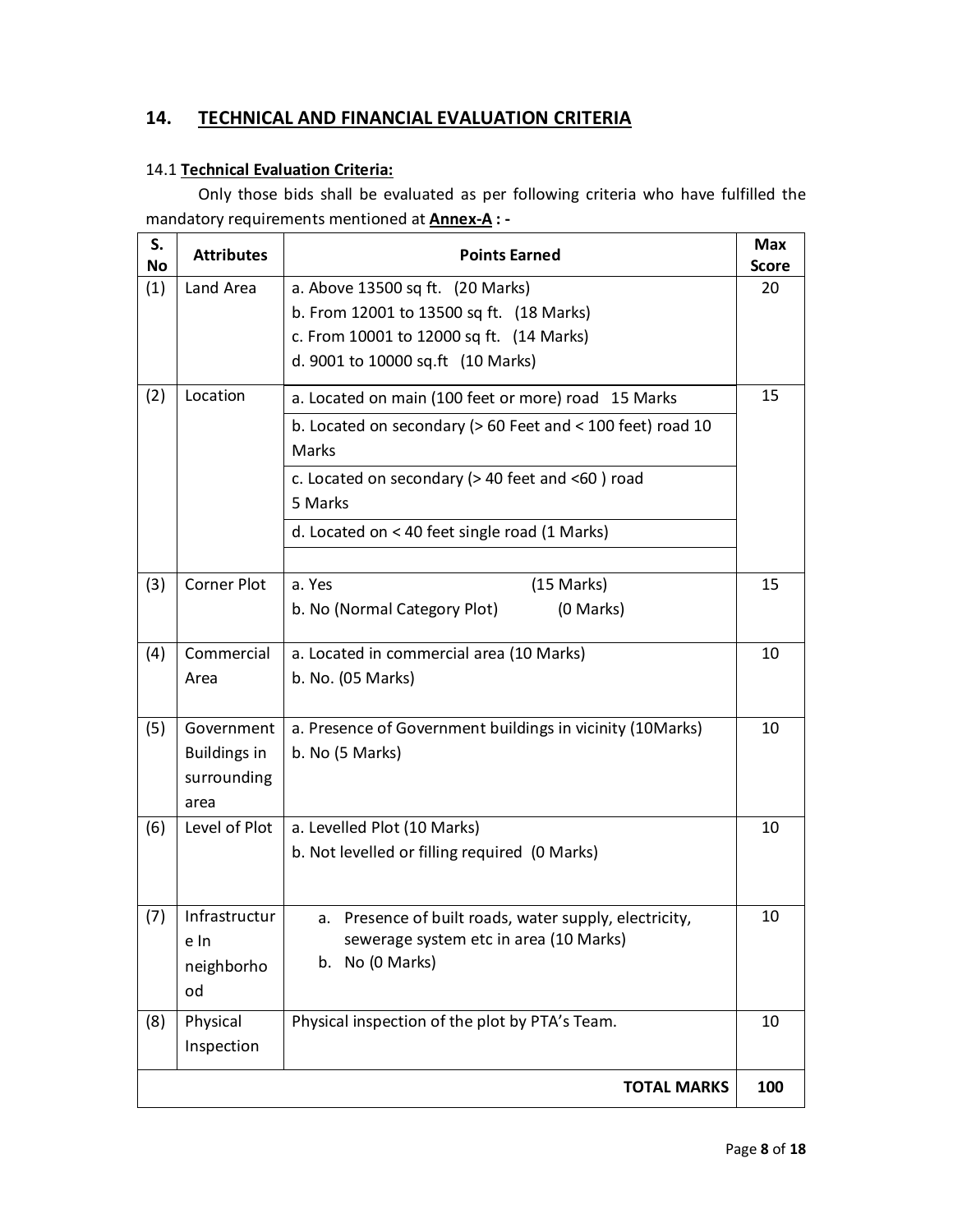- 14.1.1 Minimum qualifying marks are 70% in technical bid.
- 14.1.2 Financial Bid of the bidder scoring 70% and above in Technical Evaluation shall be opened and bids of non-qualified owners shall be returned unopened.
- 14.1.3 PTA committee shall visit the premises and marks shall be awarded as per criteria.
- 14.1.4 **Financial proposal** which shall be read/ filled carefully, the page must be signed by the bidder and is to be submitted with the envelope containing the financial proposal as per specimen at **Annex-D**.

#### 14.2 **Financial Evaluation Criteria:**

In accordance with bidding documents to qualify for financial evaluation, the bidders must secure 70% points in Technical Evaluation. Furthermore, the formula for financial scoring is that the bidder offering lowest price gets 20 points and the other bidders score 20 multiplied by the ratio of the lowest bid divided by their quoted price.

- 14.2.2 The evaluation of technical and financial bids shall be based on quality and cost. The total score of technical and financial bids evaluation will be 100, out of which, technical bid shall have 80% weightage and financial bid shall have 20% weightage.
- 14.2.3 Contract will be awarded to the Responsive Bidder obtaining **maximum accumulative points** (Technical Score + Financial Score)/ most advantageous bidder as defined under Rule 2 (h) of PP Rules, 2004.
- 14.2.4 The evaluation of technical and financial bids is explained in following example:

#### **Example:**

Value quoted by lowest bidder = A Value quoted by second lowest bidder = B Value quoted by third lowest bidder  $= C$ Financial scoring of the lowest bidder will be = 20 Financial scoring of the second lowest bidder will be= $(A/B)*20$ Financial scoring of the third lowest bidder will be  $=(A/C)^*20$ Technical scoring out of 100 = A Carried Forward & Prorated Technical scoring = A x 0.80

### **15. PROCESS TO BE CONFIDENTIAL**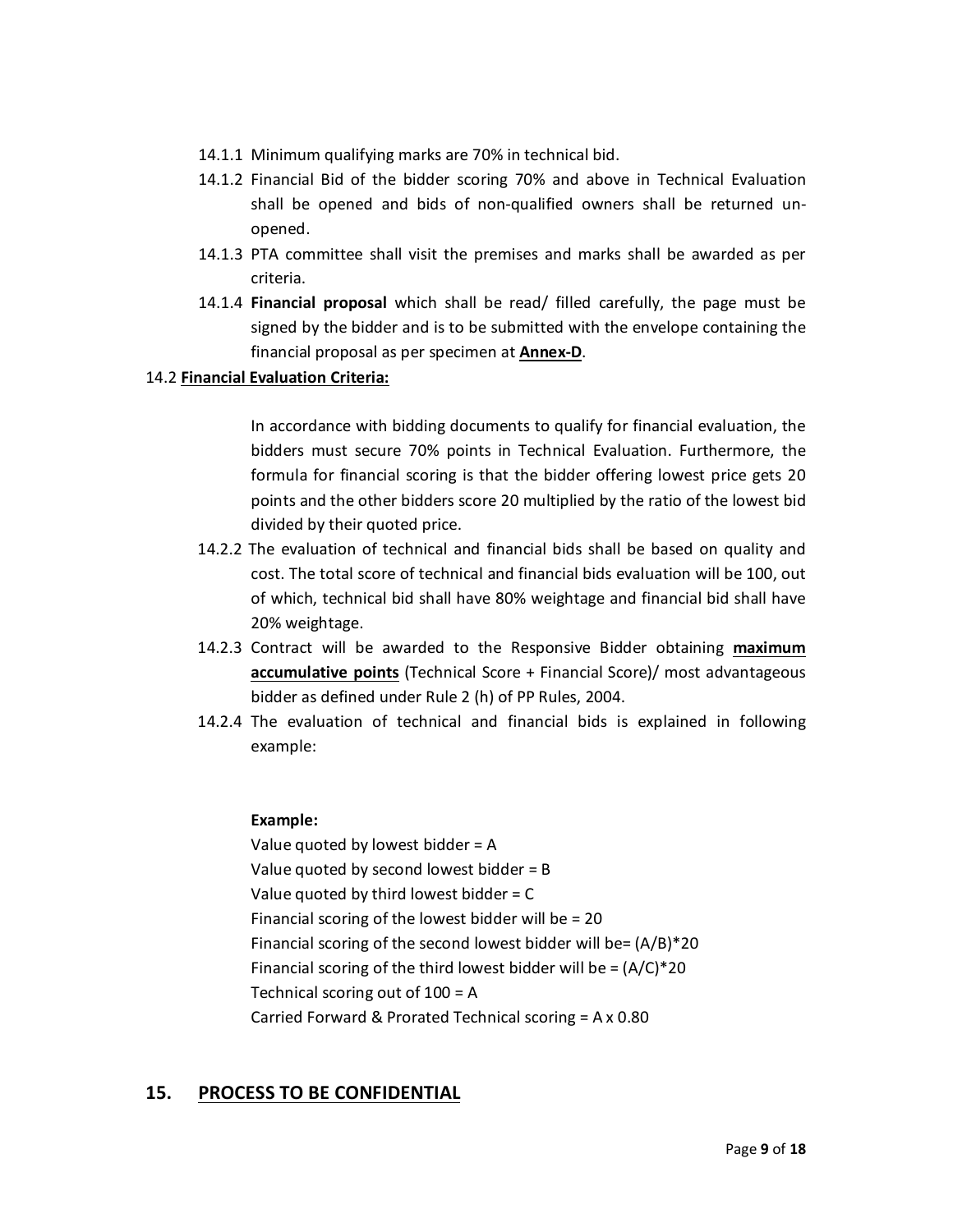- 15.1 No owner/ bidder shall contact PTA on any matter relating to its tendering process from the time of opening of bids to the time of announcement of technical evaluation report.
- 15.2 Any effort by a bidder to influence PTA in the evaluation, comparison or selection decision may result in the rejection of its bid.

### **16. PTA'S RIGHT**

The PTA reserves the right to accept or reject any submitted bid, as per PPRA rules and to annul the tendering process and reject all bids, at any time prior to award of order, without thereby incurring any liability to the affected bidders or any obligation to inform the affected bidders of the grounds for the PTA's action.

### **17. OWNER'S/ BIDDER'S RESPONSIBILITIES**

- 17.1 The successful bidder shall provide the land in accordance with the purchase order.
- 17.2 The successful bidder will be responsible for payment of all dues/fee applicable on transfer of land as seller as per law.
- 17.3 The allotment/registry of Land must be transferred in the name of Pakistan Telecommunication Authority.

### **18. TIME FOR COMPLETION**

18.1 The bidder shall transfer the land within **8 x Week's time** from the date of issuance of purchase/work order and submit Bill along with all relevant documents. The same may be extended on provision of valid justification.

#### **18.2 Late/ delay in transfer of Land:**

If the bidder fails to transfer the land within the specified time, the bidder liability to the PTA for such failure shall be to pay @ 0.1% of the contract price per day subject to a maximum of 10% value. The same shall be deducted from the final payment of the bidder.

### **19. TERMS OF PAYMENT**

- 19.1 Payment of the land as per contract shall only be payable to the owner as per following schedule.
	- 19.1.1 2% payment shall be made upon signing of Agreement / Sale Deed.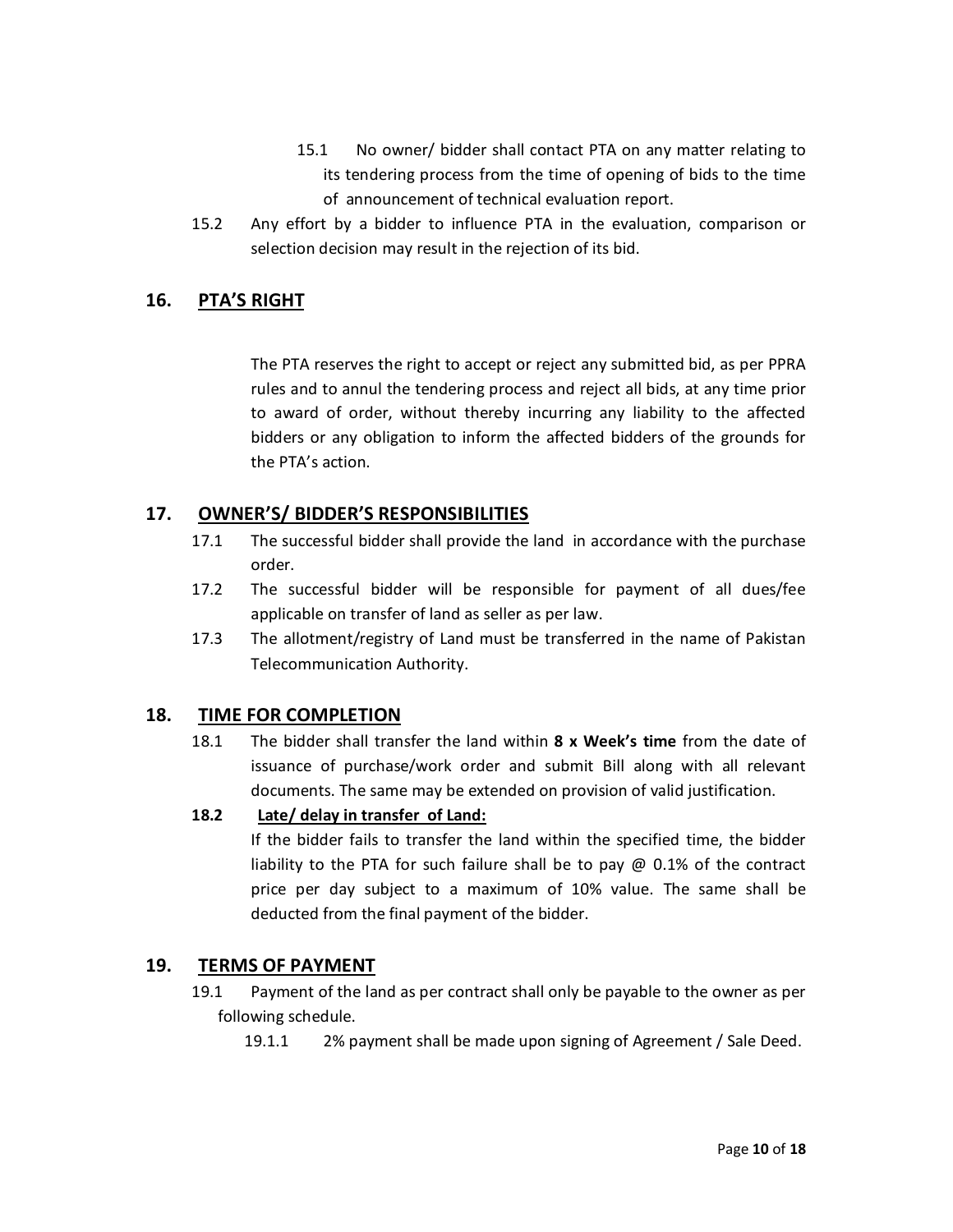- 19.1.2 98% payment shall be made upon Transfer of ownership of the land in favour of PTA and upon Handing over of premises Possession.
- 19.2 All the payment shall be made through crossed cheque/ Direct transfer in the Pak Rupees.

## **20. DEFAULT BY SUPPLIER**

- 20.1 If the owner refuses or fails to comply with a valid instruction of the PTA, the PTA may give notice and stating the DEFAULT.
- 20.2 If the owner has not taken all practicable steps to remedy the default within 07 working days (gazetted holidays or circumstances under Clause 21 of this tender documents are excluded) after receipt of PTA notice, PTA may cancel the order within next 07 x days (gazetted holidays or circumstances under Clause 22 of this Bidding documents are excluded). If the owner, even thereafter do not comply with the valid instructions of PTA, the earnest money will be confiscated, leading further towards Blacklisting of the owner.

## **21. FORCE MAJEURE**

- 21.1 Force majeure shall mean any event, act or other circumstances not being an event, act or circumstance under the control of the PTA or of the owner i.e, Earthquake, Flood, or any other Severe Climatic circumstances.
- 21.2 If by reasons of Force Majeure, the required land is not transferred by the due handover date, then the handover date may be extended appropriately by the PTA keeping in view its all the circumstances and requirements.
- 21.3 The owner shall not be liable for liquidated damages, forfeiture of its bid security, blacklisting for future Biddings, termination for default, if and to the extent of his failure / delay in performance /discharge of obligations is the result of an event of Force Majeure.
- 21.4 If a Force Majeure situation arises, the owner shall, by written notice served on the PTA, indicate such condition and the cause thereof. Unless otherwise directed by the PTA in writing, the successful bidder shall continue to perform under the purchase order as far as is reasonably practical, and shall seek all reasonable alternative means for performance not prevented by the Force Majeure event.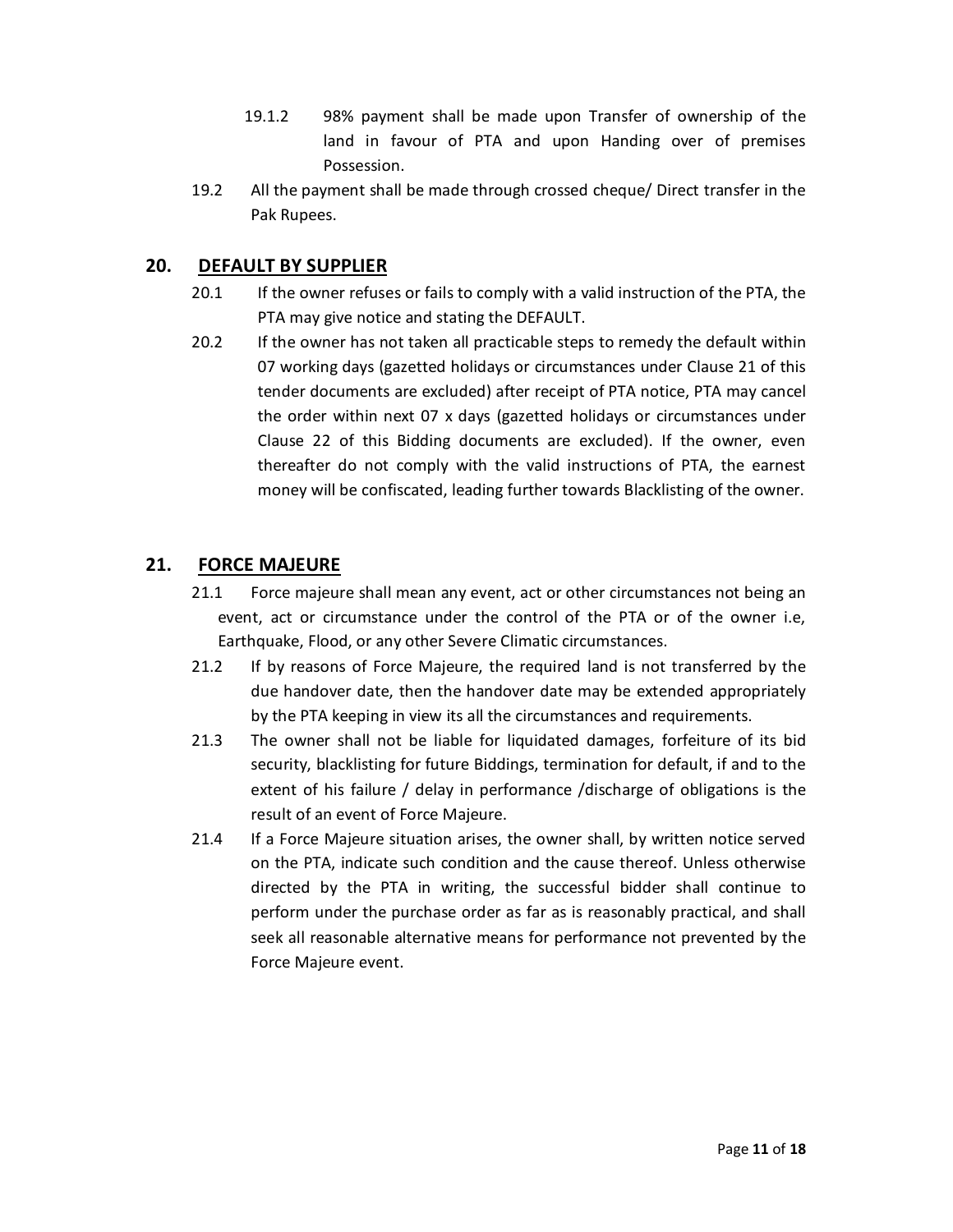**ANNEX-A** 

#### **MANDATORY REQUIREMENTS**

- i. Quoted land has met the area requirements mentioned in the table of para 1.1.1 (**Enclose Documentary Proof**)
- ii. Bidder must be the sole owner of land. (**Enclose Documentary Proof**).
- iii. Must have valid Pakistani/AJK CNIC/NICOP etc.
- iv. Latest Record of Right (Fard) for sale of the property is to be attached, in case the property is located under control of land revenue authorities.
- v. Non-Encumbrance Certificate issued by competent revenue officer/tehsildar as the case may be.
- vi. Mutation in favour of bidder attested by respective revenue officer.
- vii. In case the property falls under the jurisdiction of any local body/ authority/society, then registered sale deed along with allotment letter will be attached.
- viii. All previous government taxes (Property Tax etc.) related to the land have been paid/cleared by the owner. (**Enclose Documentary Proof**)
- ix. All previous utility bills (if any) have been paid/cleared by the owner. (**Enclose Documentary Proof**)
- x. Land is located in approved housing society (if any). (**Enclose Documentary Proof from concerned department**).
- xi. Affidavit on non-Judicial Stamp Paper of Rs. 100 or above, duly attested by Notary Public that the owner is the sole legal owner and the property\_\_\_\_\_\_\_\_\_\_\_\_\_\_\_\_\_\_ (address) and the contract of the contract of the contract of the contract of the contract of the contract of the contract of the contract of the contract of the contract of the contract of the contract of the contract of free of encumbrances, possession able and is free from all types of litigation, shall be attached with technical proposal. In addition, no loan has been taken against the property and it has not been pledged anywhere as per Specimen at **Annex-C.**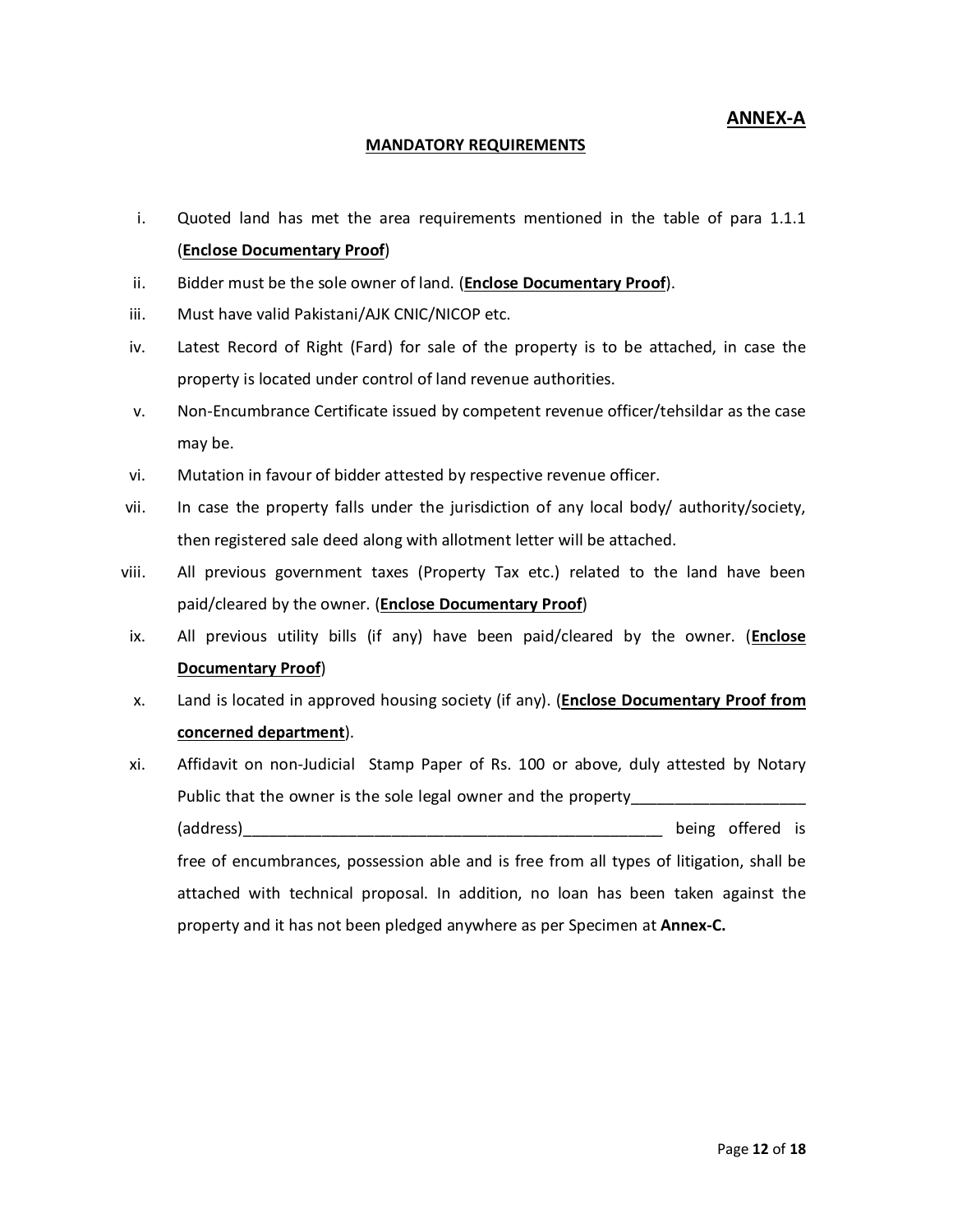#### **ANNEX-B**

#### **SALE DEED**

This DEED **OF ABSOLUTE SALE** executed at on this the day of , 2021 **by s/o residing at** hereinafter called the "**Seller"** of the one part which expression shall include his executors, administrators, legal representatives, successor-ininterest and assignee) on the First Part,

#### **TO AND IN FAVOUR OF**

Pakistan Telecommunication Authority (PTA) a statutory body established under Pakistan Telecommunication (Re-organization) Act, 1996, having its principle office at PTA HQs, F-5/1, Islamabad (hereinafter referred to as the "**Purchaser"** and includes its administrators, and assignee) on the second Part.

(If, when and where applicable, each of the two parties shall, hereinafter, be referred to individually as "Party" and collectively as "Parties" as the context of this Sale Deed requires).

WHEREAS Seller is absolute and lawful Owner and in possession of the plot No\_\_\_\_\_\_\_\_\_\_\_\_\_ admeasuring \_\_\_\_\_\_\_\_\_\_\_\_= \_\_\_\_\_\_\_\_\_\_\_ sqft, situated at--------through and by sale deed dated ------- and registered on as Document No. of (year) of Book 1 volume No. filed at pages to on the file of the Sub Registrar of ………….

Or

the Seller is the absolute and lawful Owner in possession of Plot No. admeasuring \_\_\_\_\_\_\_\_\_\_\_= \_\_\_\_\_\_\_\_\_\_\_ sqft, situated at vide allotment / transfer letter No\_\_\_\_\_\_\_\_\_\_\_\_\_\_\_\_\_\_\_\_\_\_\_\_\_\_\_\_\_\_\_\_\_\_\_\_\_\_\_\_\_ Dated\_\_\_\_\_\_\_\_\_\_\_\_\_\_.

WHEREAS the Seller herein has been in exclusive possession and enjoyment of the property more fully described in the Schedule which is free from all sorts of liens / encumbrances, hypothecation, mortgages, pledges and other liabilities and he has absolute right to dispose of the same as in the manner he wishes;

AND WHEREAS Seller has agreed for sale of the above said land to the purchaser and the purchaser has also agreed to purchase the said plot (hereinafter called the "Said Property") at a mutually settled/ bidding price of Rs.\_\_\_\_\_\_\_\_\_\_\_\_\_\_\_\_\_\_\_\_\_/-(Rupees\_\_\_\_\_\_\_\_\_\_\_\_\_\_\_\_\_\_\_\_\_\_\_\_\_\_\_\_\_\_\_\_\_\_\_)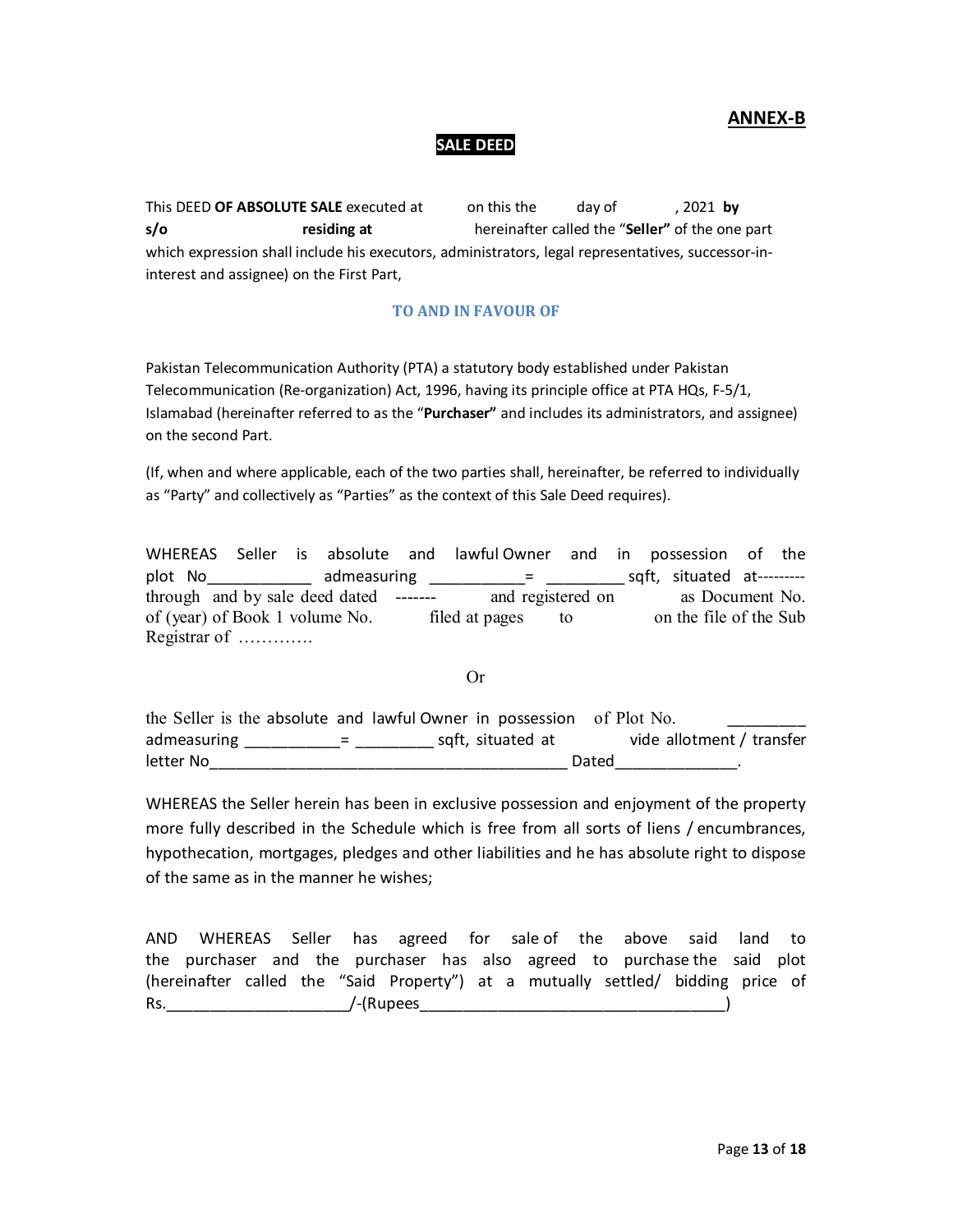#### **NOW THIS DEED OF SALE WITNESSETH**

- 1. **THAT** in pursuance of the aforesaid Agreement and in consideration of a sum of **Rs. (Rupees only)** received by the **Seller through pay order No…… dated……………..** and the receipt of the said entire consideration of **Rs. (Rupees only)**.
- 2. The **Seller** doth hereby admit, acknowledge, acquit, release and discharge the **Purchaser** from making further payment thereof and the **Seller** doth hereby sell, convey, transfer, and assigns unto and to the use of the **Purchaser**, the property more fully described in the **Schedule** hereunder together with the water ways, easements, advantages and appurtenances, and all estate, rights, title and interest of the **Seller** to and upon the said property **TO HAVE AND TO HOLD** the said property hereby conveyed unto the **Purchaser** absolutely and forever.
- 3. THE **SELLER** DOTH HEREBY COVENANT WITH THE **PURCHASER** AS FOLLOWS:
	- i. **That** the property more fully described in the **Schedule** hereunder shall be quietly and peacefully entered into and held and enjoyed by the **PURCHASER** without any interference, interruption, or disturbance from the **SELLER** or any person claiming through or under him.
	- ii. **That** the **SELLER** has absolute right, title and full power to sell, convey and transfer unto the **PURCHASER** by way of absolute sale and that the **SELLER**  has not done anything or knowingly suffered anything whereby his right and power to sell and convey to the **PURCHASER** the property hereby conveyed.
	- iii. **That** the property is not subjected to any encumbrances, mortgages, charges, lien, attachments, all sorts of claims, hypothecations, demand, acquisition proceedings by Government or any kind whatsoever and should thereby and the **SELLER** shall discharge the same from and out of his own funds and keep the PURCHASER indemnified.
	- iv. **That** the **SELLER** hereby declares with the **PURCHASER** that the **SELLER** has paid all the taxes, rates and other outgoings due to Local bodies, revenue, urban and other authorities in respect of the property more fully described in the Schedule hereunder up to the date of execution of this Sale Deed and the **PURCHASER** shall bear and pay the same hereafter. If any arrears are found due to the earlier period, the same shall be discharged by the **SELLER.**
	- v. **That** the **SELLER** has handed over the vacant possession of the property more fully described in the **Schedule** hereunder to the **PURCHASER on \_\_\_\_\_\_\_**and delivered the connected original title document in respect of the schedule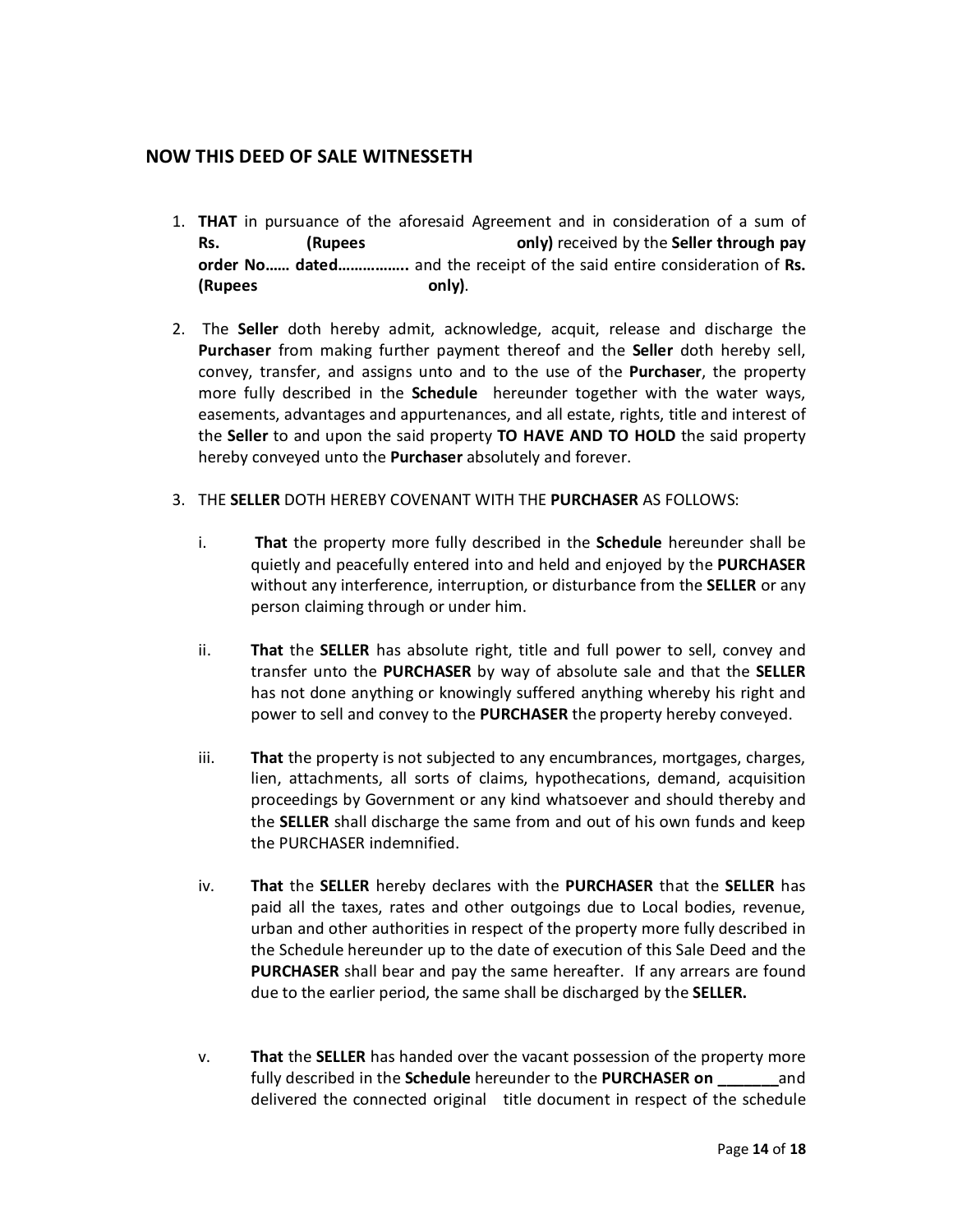mentioned property hereby conveyed on the date of execution of these presents.

- vi. **That** the **SELLER** will at all times and at the cost of the **PURCHASER** execute, register or cause to be done, all such acts and deeds for perfecting the title to the **PURCHASER** in the property hereby sold and conveyed herein.
- vii. **That** the **SELLER** does hereby covenants and assures that the **PURCHASER** is entitled to have mutation of his name in all public records, local body and also obtain patta in the name of the **PURCHASER** and undertakes to execute any deed in this respect.
- viii. That all expenses of this Sale deed such as stamp duty, execution and registration fee, etc, has been paid by the Purchaser.
- ix. That the Seller has not stood surety or guarantor or indemnifier of any person or organization in respect of any bail or loan or other encumbrance from any financial or non-financial institution, Bank or organization in respect of any form or manner against the said property and it is also certified that the said property has not been sold / mortgaged or any other charge or lien to anyone.
- x. The Seller further covenant that the property is free from all sorts of encumbrances, charges, cess or attachment of whatsoever nature and as such the Seller hereby gives warranty of title and If any claim is made by any person either claiming through the Seller or otherwise in respect of the property, it shall be the responsibility of the Seller alone to satisfy such claims. In the event of Purchaser being put to any loss on account of any claims on the Property, the Vendors shall indemnify the Purchaser fully for such losses.
- xi. That the Seller confirms and declares that this is entire and exclusive agreement, and Seller has not entered into any deal overtly or and covertly with any person / party in respect of said property.

SCHEDULE OF PROPERTY LOCATION AND BOUNDARY OF PROPERTY IN DETAIL WITH MATCHING DESCRIPTION OF NORTH, SOUTH, EAST AND WEST AS IN SKETCH MAP/REVENUE RECORD…….

SCHEDULE OF CONSIDERATION THE MARKET VALUE OF THE PROPERTY IS RS…… MODE OF PAYMENT IN DETAIL…..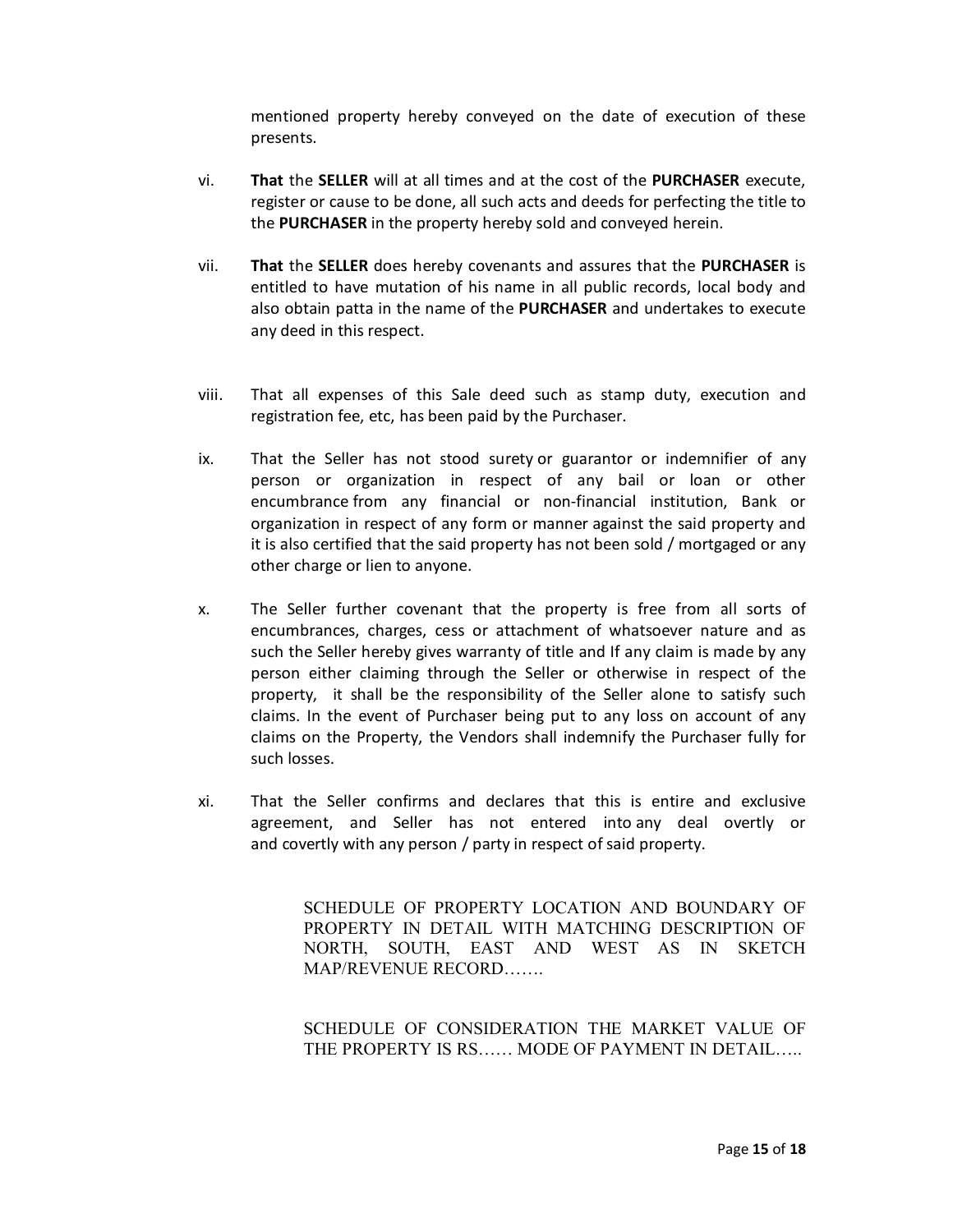IN WITNESS WHEREOF, the parties have signed and affixed their signatures, thump mark on this Sale Deed after understanding the contents of the same on the day, month and year first above written in the presence of the following witnesses:

**Signed By** 

|           |        | Director (Admin)<br>Pakistan Telecommunication Authority, HQs                    |
|-----------|--------|----------------------------------------------------------------------------------|
|           |        | CNIC:- _________________________________CNIC:- _________________________________ |
| WITNESSES |        |                                                                                  |
| 1         |        | ()<br>Pakistan Telecommunication Authority, HQs                                  |
|           | CNIC # | CNIC #<br>Pakistan Telecommunication Authority, HQs                              |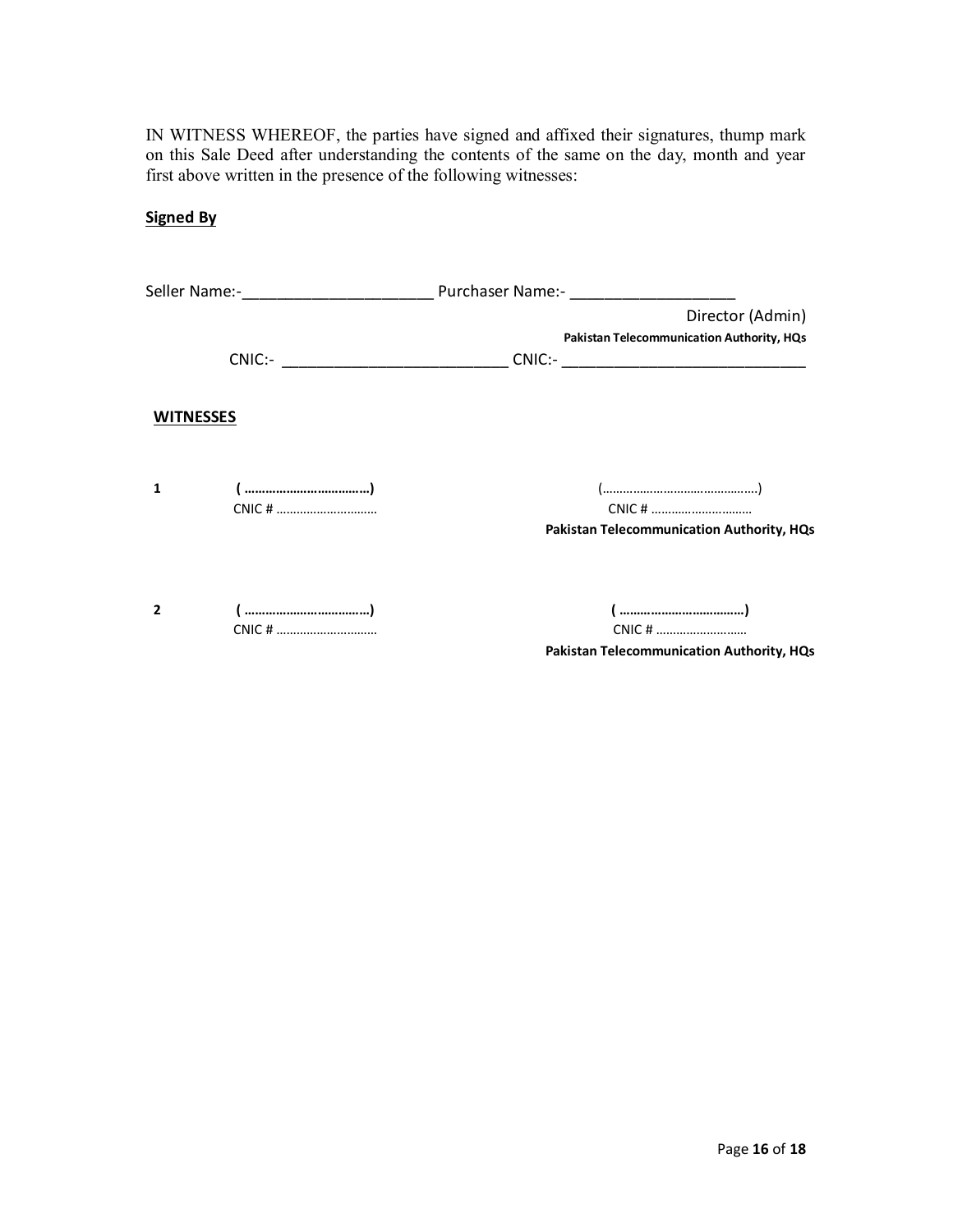#### **ANNEX-C**

## **(Must be Printed on Rs. 100/- or Above Stamp Paper) UNDERTAKING / CERTIFICATE**

|  |                           |  |  |  | THAT THE OWNER IS THE SOLE LEGAL OWNER OF THE PREMISES AND THE                 |           |              |
|--|---------------------------|--|--|--|--------------------------------------------------------------------------------|-----------|--------------|
|  |                           |  |  |  |                                                                                | (ADDRESS) |              |
|  |                           |  |  |  |                                                                                |           | <b>BEING</b> |
|  |                           |  |  |  | OFFERED IS FREE OF ENCUMBRANCES, POSSESSIONABLE AND IS FREE FROM ALL TYPES OF  |           |              |
|  |                           |  |  |  | LITIGATION. INADDITION, NO LOAN HAS BEEN TAKEN AGAINST THE PROPERTY AND IT HAS |           |              |
|  | NOT BEEN PLEDGED ANYWHERE |  |  |  |                                                                                |           |              |
|  |                           |  |  |  |                                                                                |           |              |
|  |                           |  |  |  |                                                                                |           |              |
|  |                           |  |  |  |                                                                                |           |              |
|  |                           |  |  |  |                                                                                |           |              |
|  |                           |  |  |  |                                                                                |           |              |
|  |                           |  |  |  |                                                                                |           |              |
|  |                           |  |  |  |                                                                                |           |              |
|  |                           |  |  |  |                                                                                |           |              |

Signature :\_\_\_\_\_\_\_\_\_\_\_\_\_\_\_\_\_\_\_\_\_\_\_\_\_\_\_\_\_ Dated : \_\_\_\_\_\_\_\_\_\_\_\_\_\_\_\_\_\_\_\_\_\_

**ATTESTED BY NOTARY PUBLIC**